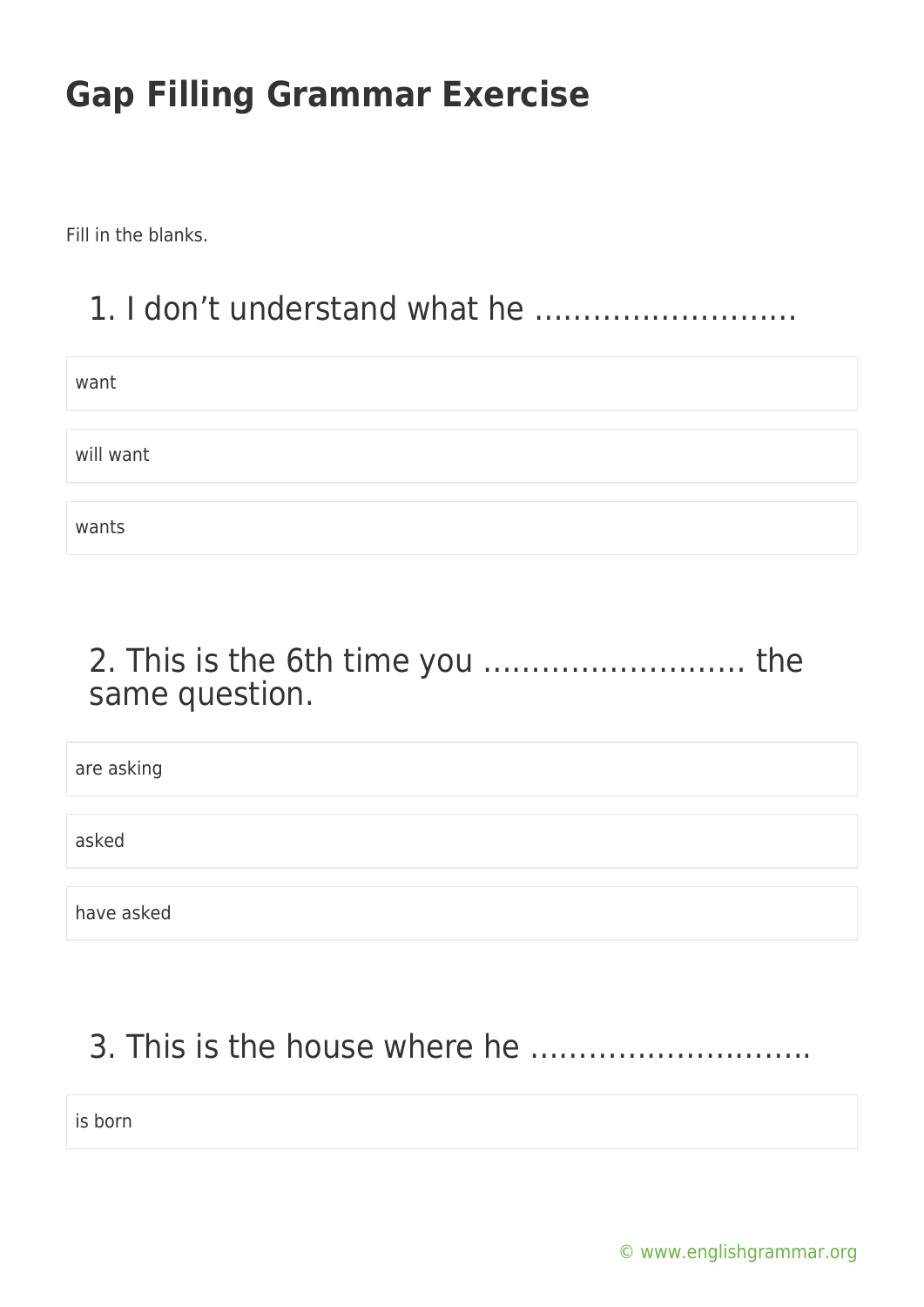was born

has been born

#### 4. I ………………………… into an old friend of mine yesterday.

| ran     |  |
|---------|--|
|         |  |
| run     |  |
|         |  |
| had run |  |

### 5. We haven't heard from them ………………………

| yet     |  |
|---------|--|
|         |  |
| still   |  |
|         |  |
| already |  |

[© www.englishgrammar.org](https://www.englishgrammar.org/)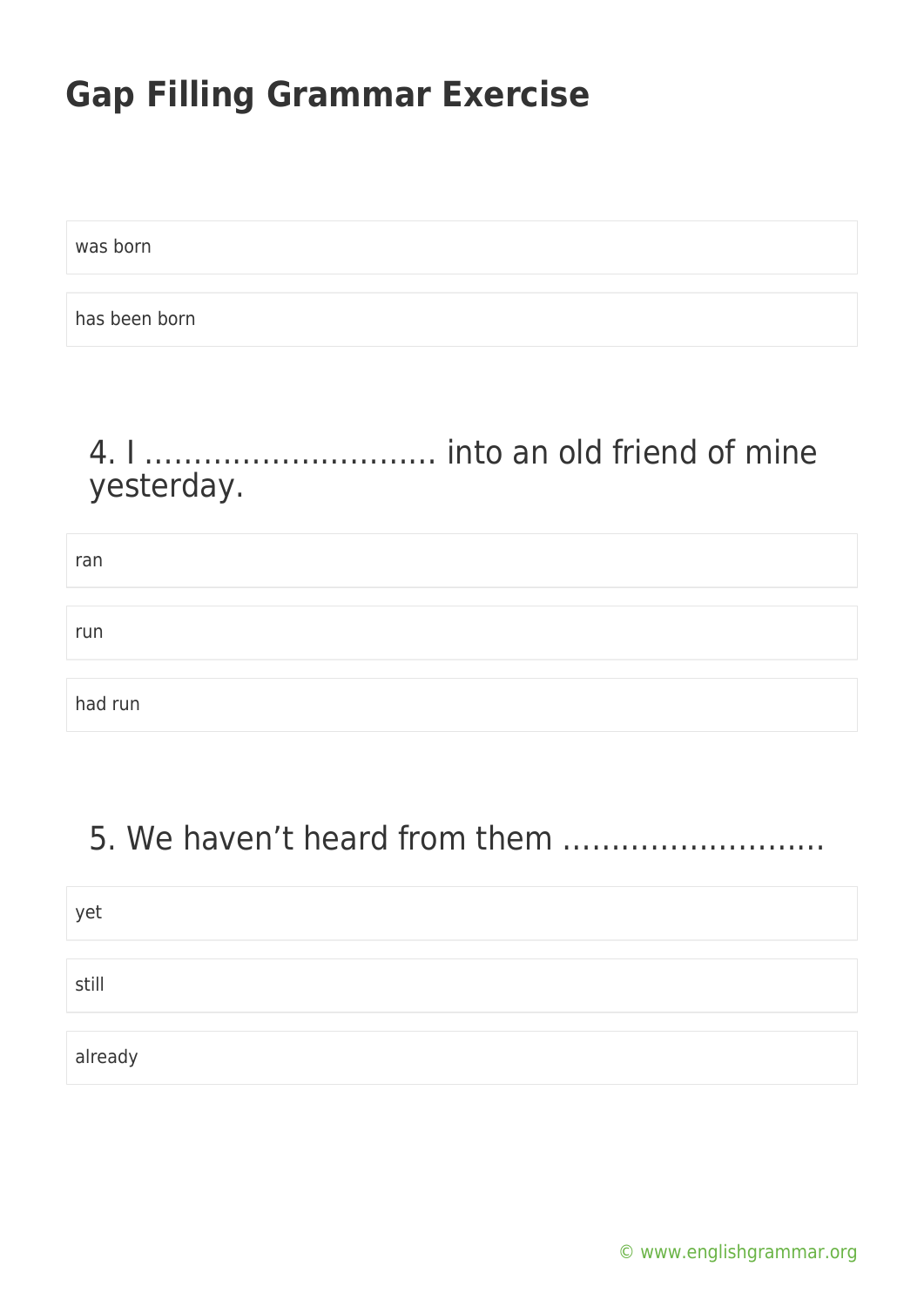6. We are ……………………… waiting to hear from them.

| still   |  |
|---------|--|
|         |  |
|         |  |
| yet     |  |
|         |  |
|         |  |
| already |  |

#### 7. I have ............................. sent the money.

| yet     |  |  |
|---------|--|--|
| still   |  |  |
| already |  |  |

#### 8. We got the carpet ……………………. by a professional.

lied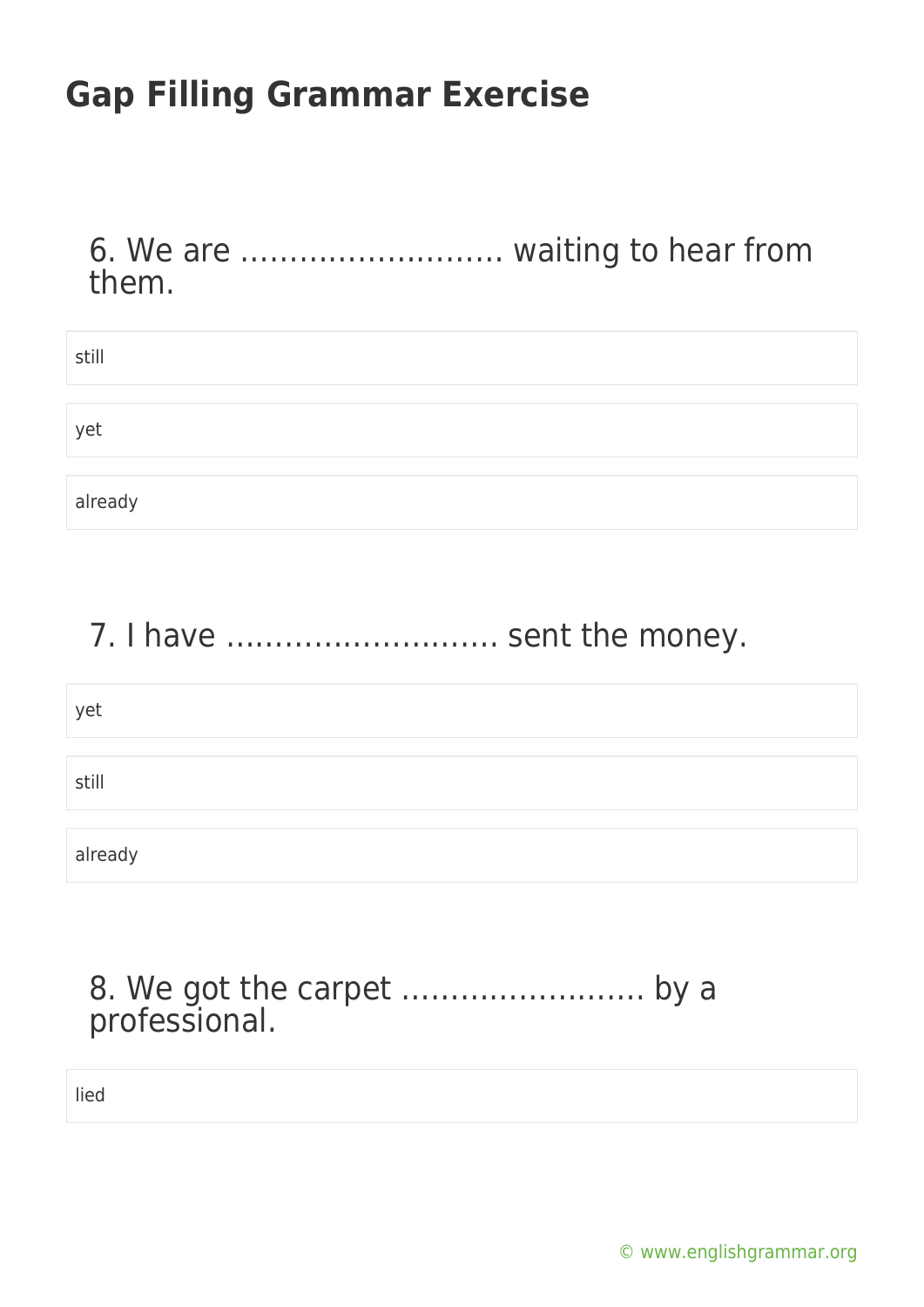| laid |  |  |
|------|--|--|
|      |  |  |
| lain |  |  |

### 9. The body ………………………. face downwards.

| lain |  |  |
|------|--|--|
|      |  |  |
| lay  |  |  |
|      |  |  |
| laid |  |  |

#### 10. Each one of us ………………………… our own problems.

has

have

# 11. …………………………. his hard work, he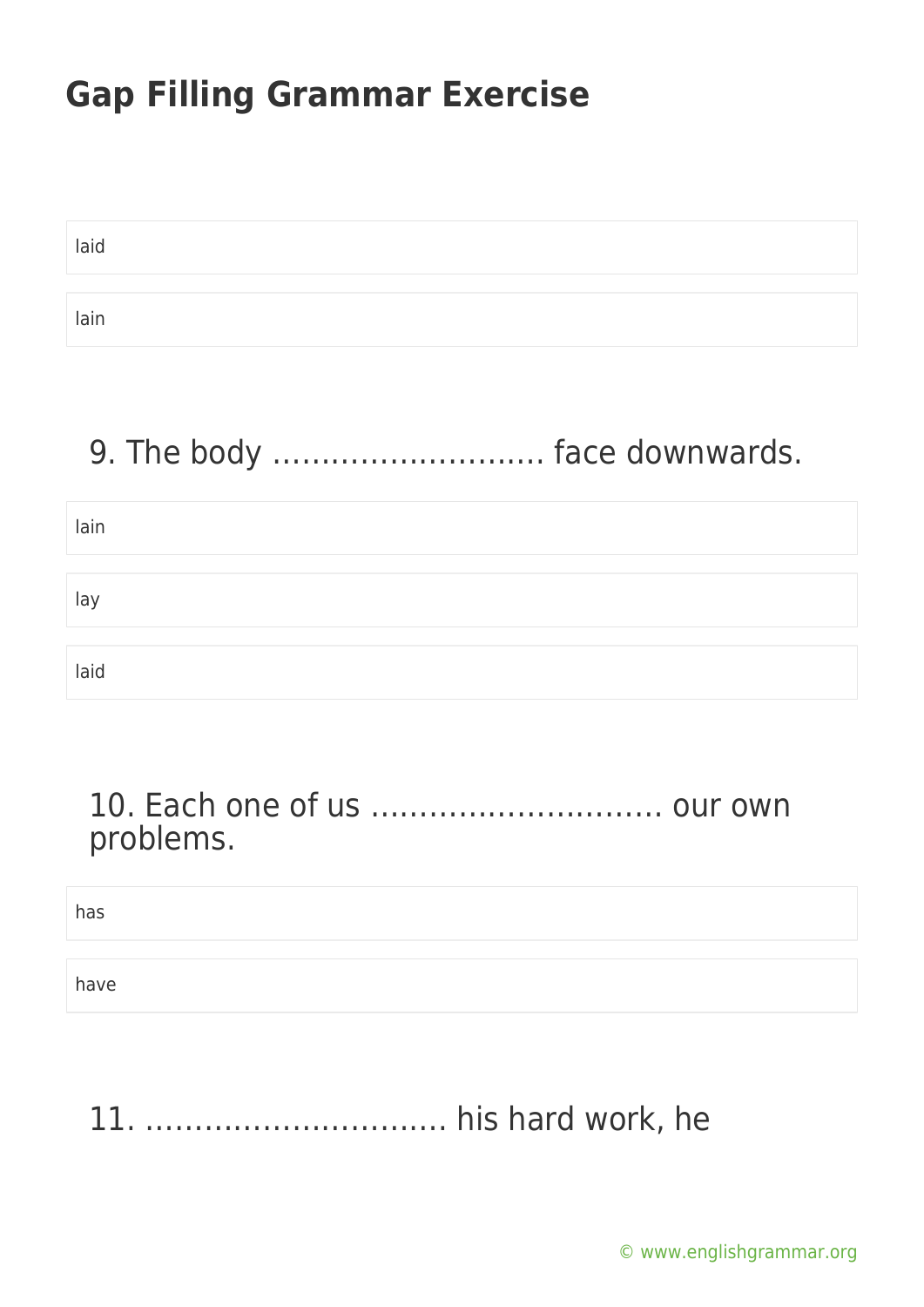#### achieved great success in life.

Due to

Owing to

Either could be used here

#### 12. I will call you when I ………………………. from them.

| will hear |  |
|-----------|--|
|           |  |
| hear      |  |
|           |  |
| heard     |  |

#### Answers

I don't understand what he wants. This is the  $6<sup>th</sup>$  time you have asked the same question. This is the house where he was born. I ran into an old friend of mine yesterday.